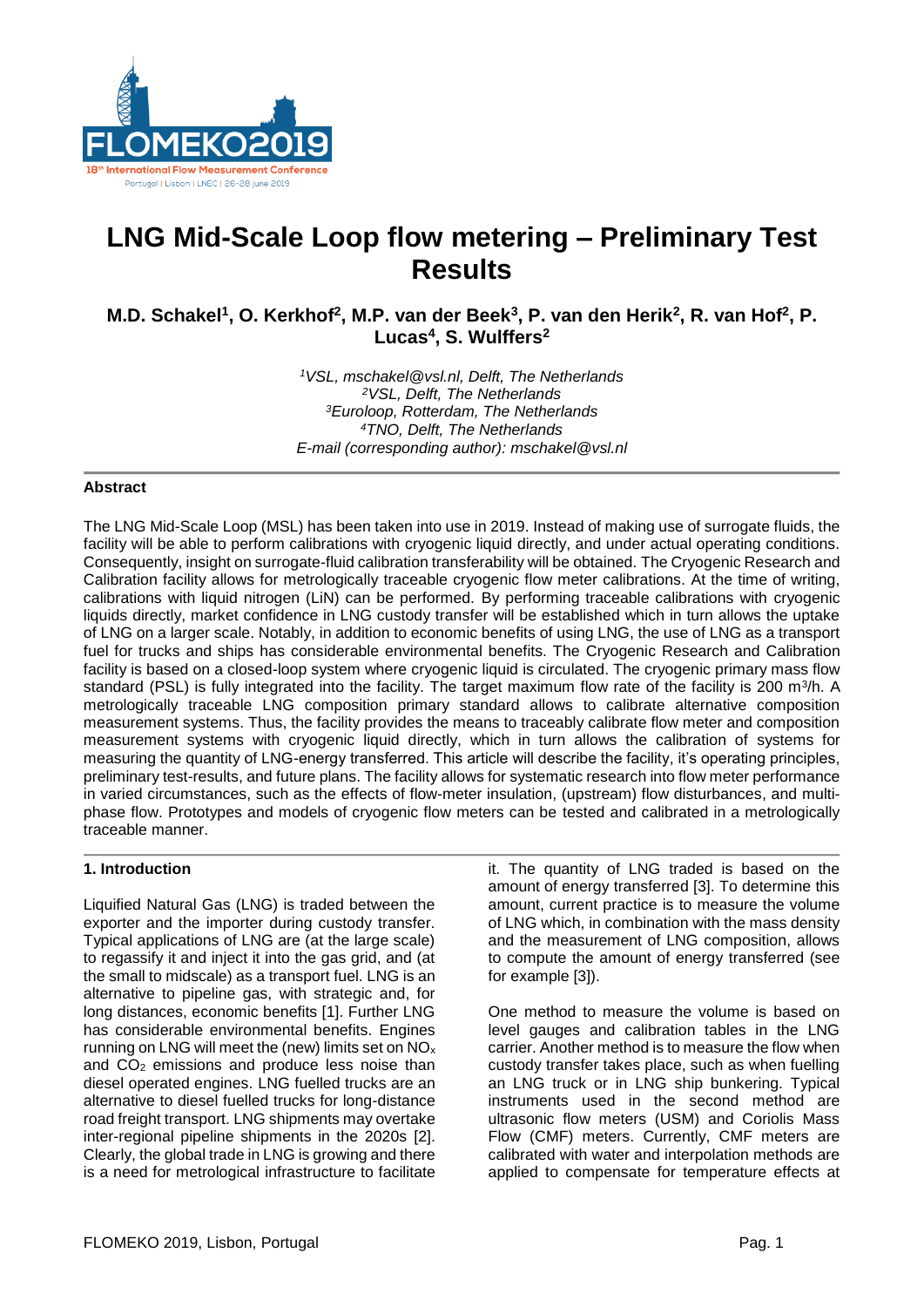

cryogenic conditions when measuring LNG flow (see for example [4,5]). Clearly traceable calibrations with LNG will help to establish confidence in LNG flow metering and therefore in LNG custody transfer.

Within the European Metrology Research Programme (EMRP), the European Metrology Programme for Innovation and Research (EMPIR), and the "Regeling Nationale EZ subsidies" (Dutch Ministry of Economic Affairs and Climate Policy) research and innovation projects were undertaken to establish metrological infrastructure for LNG applications. In 2019 VSL completed the construction of the Cryogenic Research and Calibration facility to enable traceable cryogenic flow meter calibrations with a target maximum flow rate of  $200 \, \text{m}^3/\text{h}$  and a target measurement uncertainty of 0.15% in mass flow rate (which equates to about 0.20% in volume flow rate). The facility will serve the needs of small-scale to midscale LNG flow meter calibrations. The LNG composition primary standard allows to calibrate alternative composition measurement systems as well. Thus, the facility provides the means to traceably calibrate flow meter and composition measurement systems, which in turn allows the calibration of the quantity of LNG-energy transferred in LNG trade.

An LNG roadmap is displayed in Figure 1. A primary standard was built in 2013 and documented [6]. It is now integrated into the Cryogenic Research and Calibration Facility, which was completed in 2019 and where this paper is about. The facility can, in principle, be expanded to larger flow rates (range  $400 - 1000$  m<sup>3</sup>/h). The ultimate aim is to allow for traceable LNG flow meter calibrations at the large scale (10,000 m<sup>3</sup>/h).



Figure 1: Roadmap for traceable LNG flow meter calibrations. LBG denotes liquified biogas.

Figure 2 shows the metrological traceability scheme for LNG composition, density, and flow, which are the inputs to compute the amount of LNG energy transferred on which LNG trade is based [3]. The composition analysers are made traceable by reference gases derived from primary standard mixtures. The reference gases are liquified by a liquefier. These liquids are used to calibrate the composition analyzers at the Cryogenic Research and Calibration facility. Pressure and temperature sensors embedded in the facility are made metrologically traceable by direct calibration with primary standards. Combining pressure, temperature, composition with an equation of state enables the LNG density to be computed. Mass and time are made metrologically traceable by the gravimetric mass flow primary standard which contains a weighing scale on which a cryostatvessel rests. By combining the density with the mass flow the volume flow rate is computed.



**Figure 2: Metrological traceability scheme.** 

This paper will describe the main components of the Cryogenic Research and Calibration facility, the operating principles of the facility, preliminary testresults, and future plans. The facility allows for systematic research into flow meter performance in varied circumstances, such as the effects of flowmeter insulation, (upstream) flow disturbances, multi-phase flow, and variable subcooled conditions. Prototypes and models of cryogenic flow meters and cryogenic liquid composition analysers can be tested and calibrated in a metrologically traceable manner.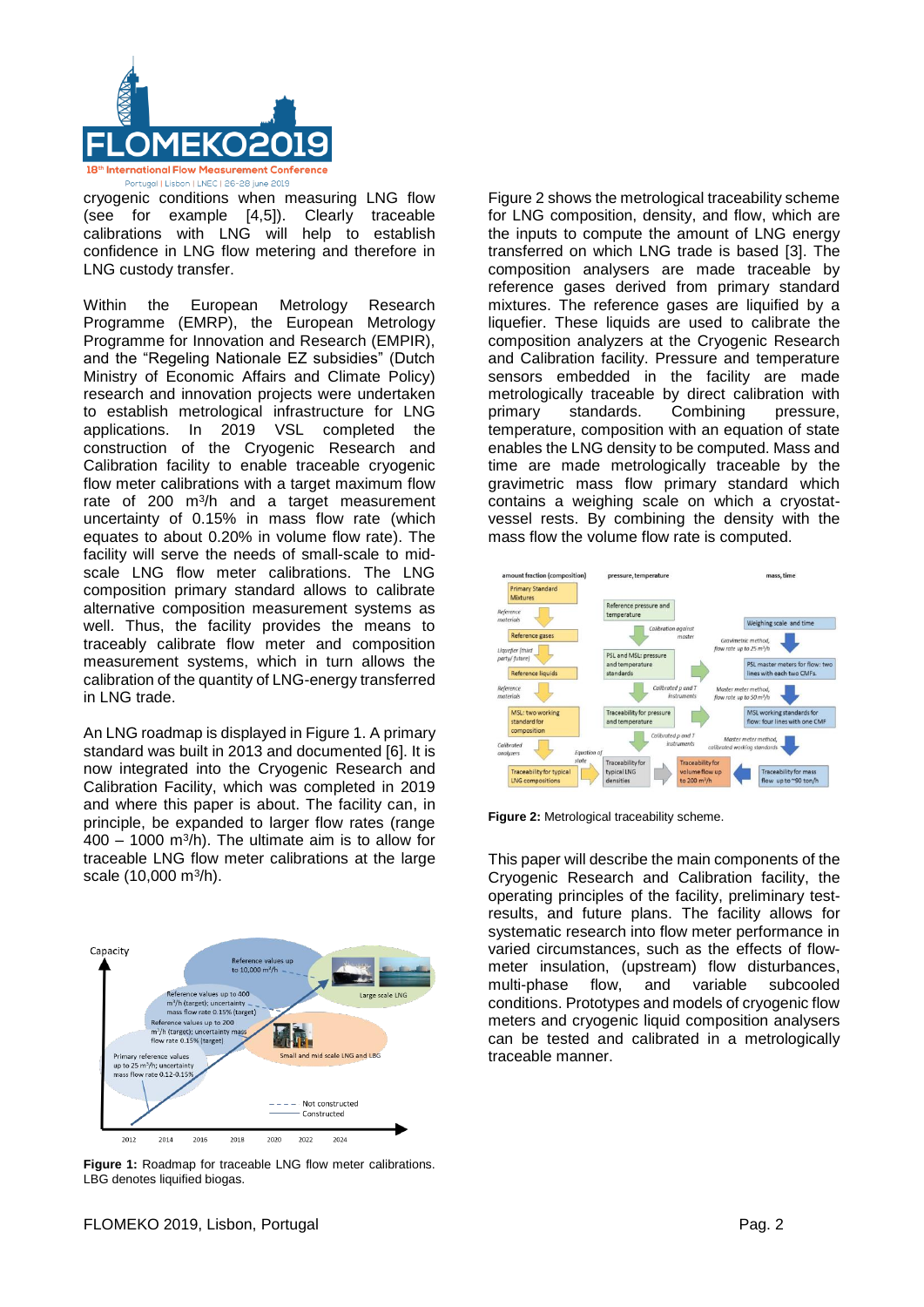

# **2. Cryogenic Research and Calibration facility components**

Figure 3 shows an overview of the main components of the Cryogenic Research and Calibration facility.



Figure 3: The Cryogenic Research and Calibration facility: 1) Liquid Nitrogen (LiN) storage tank, 2) cryogenic liquid storage tank, 3) primary Standard (PSL) for mass flow utilizing the gravimetric method to calibrate the Coriolis mass flow meters in the PSL, 4) Meter under Test (MuT) section, 5) working standards, a set of Coriolis mass flow meters, 6) heat exchangers and pumps, 7) Nitrogen  $(N_2$ -)warmer and 8) control room.

1) The LiN storage tank is used as supply of LiN. LiN is used for varied purposes such as liquid coolant, source for instrumentation nitrogen, source of purging gas, etc.

2) The cryogenic liquid storage tank is used to store the cryogenic liquid (for example LiN or LNG). Since the tank is a cryostat, the cryogenic liquid can be kept into the storage tank without it being converted to gas.

3) The Primary Standard Loop (PSL) is a gravimetric primary standard for mass flow which is used to provide metrological traceability for mass flow to the working standards of the MSL.

4) In the Meter-under-Test (MuT) section cryogenic flow meters can be calibrated.

5) MSL flow working standards. Figure 4 shows a picture of the four Coriolis mass flow meter working standards. The working standards are refrigerated with cold  $N_2$ -gas boiled off from the heat exchangers.



Figure 4: working standards, a set of Coriolis mass flow meters.

6) Pumps generate flow in the MSL by pumping the liquid from the cryogenic liquid storage tank through the MSL in which it is circulated in a loop. The heat exchangers refrigerate the cryogenic liquid below its boiling point to create a sub-cooled state of the cryogenic liquid. Figure 5 shows the pumps and Figure 6 shows the heat exchangers.



Figure 5: cryogenic pumps.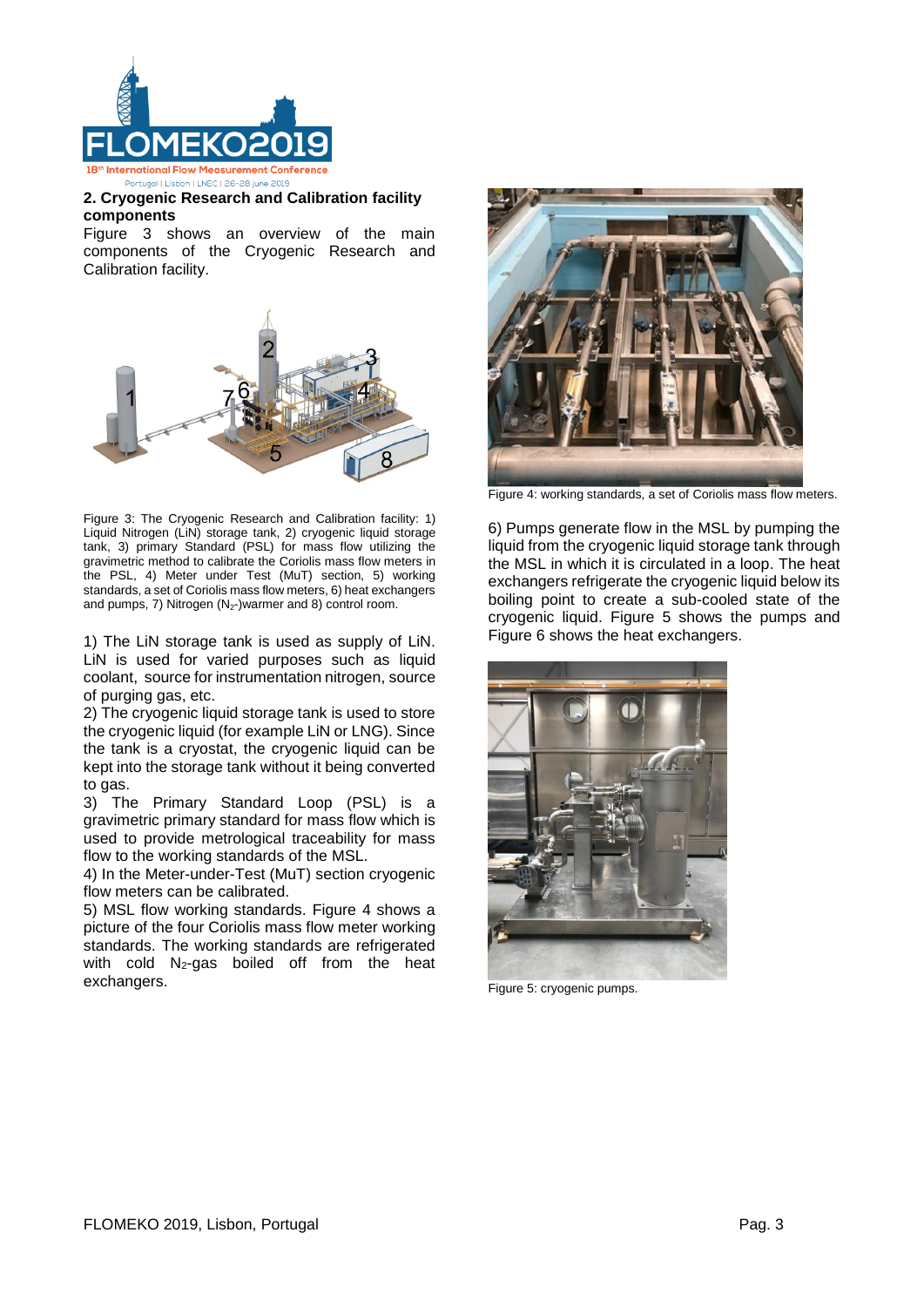



Figure 6: heat exchangers. LiN is guided past the cryogenic liquid to cool it down towards a sub-cooled state.

7) The N2-warmer heats the relatively cold waste nitrogen released from the heat exchanger (boiled of nitrogen from the sub-cooling process) and guides the heated gas towards a safe point into the atmosphere.

8) The facility is operated from the control room.

# **3. Operating principles**

The Cryogenic Research and Calibration facility is based on a closed-loop system where cryogenic liquid is pumped (Figure 3, item 6) from the cryogenic vessel (Figure 3, item 2) to the working standard Coriolis mass flow meters (Figure 3, item 5), then towards the Meter(s)-under-Test (Figure 3, item 4), and then recirculated by the pumps towards the working standards (Figure 3, item 5). LiN (Figure 3, item 1) is used to subcool the cryogenic liquid, which occurs in the heat exchanger (Figure 3, item 6). Subcooling avoids boiling and concomitant twophase flow of the circulated cryogenic liquid. Heating of cryogenic liquid occurs due to the heat transfer from the air at ambient temperatures towards the cryogenic liquid at cryogenic temperatures. A composition measurement primary standard (not shown) is located downstream of the Meter(s)-under-Test. This is a logical place as it will be assured that their connections to the loop will not affect the flow profile in the flow metering loop.

The PSL (Figure 3, item 3) is fully integrated into the facility. It was modified with respect to an earlier version with the aims to reduce the measurement uncertainty, to integrate it into the MSL of the Cryogenic Research and Calibration Facility, and to improve the metrological robustness of the primary standard Coriolis mass flow meters. Metrologically traceable calibrations of Coriolis mass flow meters in the primary standard can be performed and used to transfer traceability towards the working standards of the MSL through a bootstrapping procedure. This procedure must be performed periodically (for example each year) and the flow loop will then be diverted from the MSL towards the PSL. After having (re)established the metrological traceability, the flow will be diverted back towards the MSL to perform traceable calibrations of Meter(s)-under-Test in a loop from the MSL working standards towards the Meter(s)-under-Test and then back to the working standards.

# **4. Preliminary test results**

Stable flow rates with LiN have been achieved within the loop. This applies to flow from the pumps to the PSL and then towards the MSL as well as for the flow within the MSL. This is considerable better performance than initially expected, as the LiN is not actively cooled by another liquid coolant. This shows the high potential of the facility.

# **5. Future plans – A Cryogenic Field Laboratory**

The facility was taken into use for metrologically traceable calibrations for LNG flow meter and LNG composition analysers. Naturally future plans are to flow LNG through the loop instead of LiN. This flow can be expanded to higher flow rates (range 400 – 1000 m<sup>3</sup> /h) completely serving the full range of the small- to mid-scale LNG market for refuelling and bunkering applications.

The commissioning of the facility with LiN has provided further insights. The facility opens up possibilities for cryogenic research not limited to:

- Systematic research into flow meter performance in varied circumstances, such as the effects of flow-meter insulation, (upstream) flow disturbances, multi-phase flow, and variable subcooled conditions
- Research into improved accuracy and robustness of cryogenic temperature measurements
- Metrologically traceable calibrations of prototype cryogenic measuring devices for mass and volume flow, density, speed-ofsound, etc.
- Metrologically traceable calibrations of prototype cryogenic liquid composition measuring devices
- Cryogenic training for operators and metering experts
- Research on new cryogenic measurement methods
- Cryogenic equipment field testing